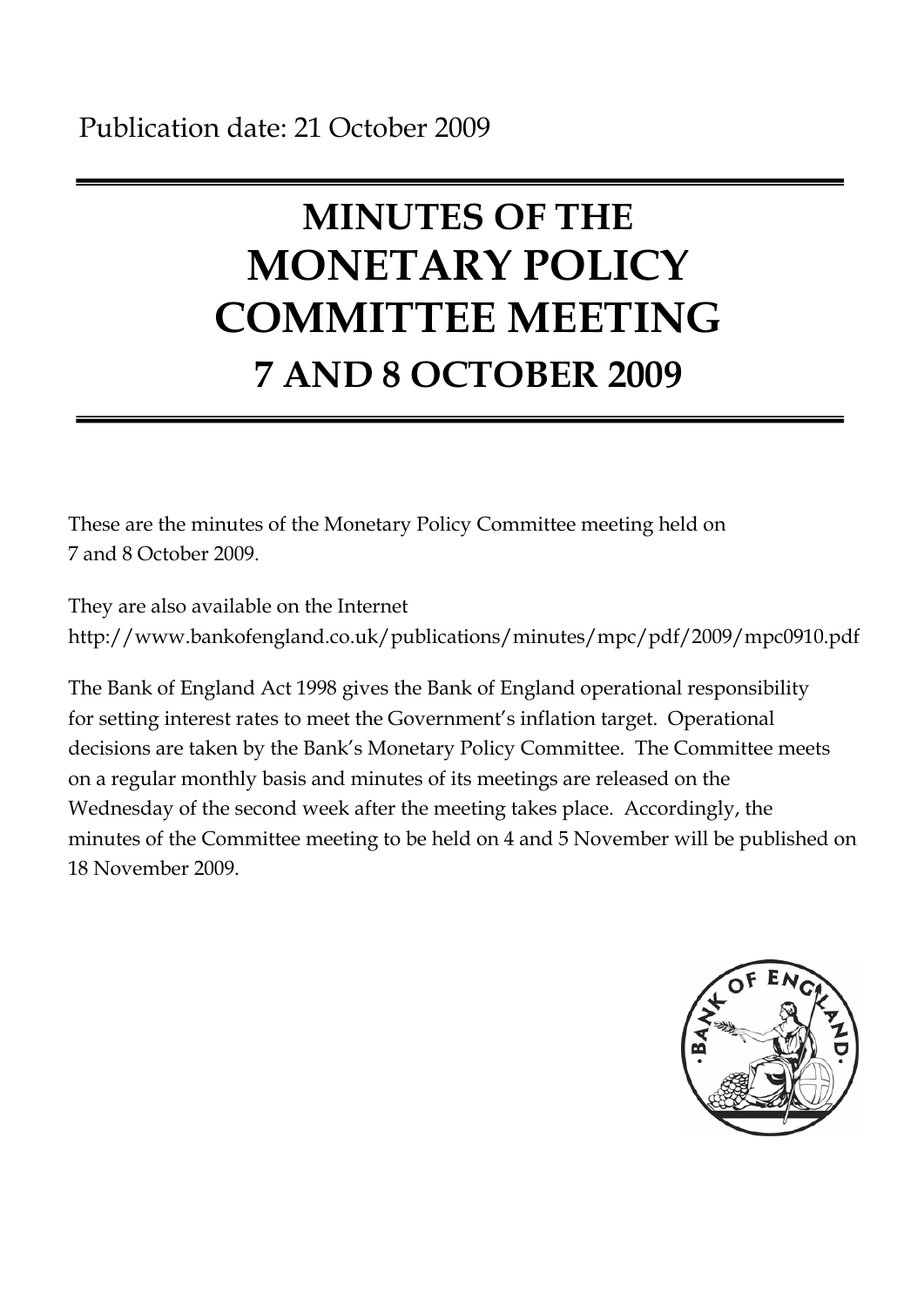## **MINUTES OF THE MONETARY POLICY COMMITTEE MEETING HELD ON 7 AND 8 OCTOBER 2009**

1 Before turning to its immediate policy decision, the Committee discussed financial market developments; the international economy; money, credit, demand and output; and supply, costs and prices.

### **Financial markets**

2 The price of many assets had increased again over the month. Sterling Libor-OIS spreads had fallen further. The three-month spread had nearly halved to a low of 16 basis points during the month, broadly in line with its pre-crisis levels. Although volumes in interbank markets themselves had remained subdued, the cost of borrowing for the large number of firms with existing loans referenced to Libor rates would have declined. There had also been continuing signs of improvements in longer-term funding markets for banks, with the first issuance of a sterling-denominated residential mortgage-backed security to private markets since the first half of 2008 and further euro-denominated covered bond issuance by UK banks.

3 Equity prices in the United Kingdom, euro area and United States had risen since the September MPC meeting. Equity prices had risen by around 50% since their March lows, but still remained at least 25% below their pre-crisis highs. This turnaround was likely to have reflected a combination of lower default-free rates, higher earnings forecasts and a reduction in the equity risk premium. According to estimates derived from a dividend discount model, the risk premium for UK equities, which had been extremely elevated in March, had returned to around its average of the past decade. Corporate bond yields and spreads had also fallen further, and yields on investment-grade bonds had fallen below their average of the past decade.

4 Short-term sterling interest rate expectations had been volatile over the month. Expectations of the near-term path of interest rates had moved down markedly over recent months: short-term risk free rates expected in October 2010 were almost a whole percentage point lower than at the time of the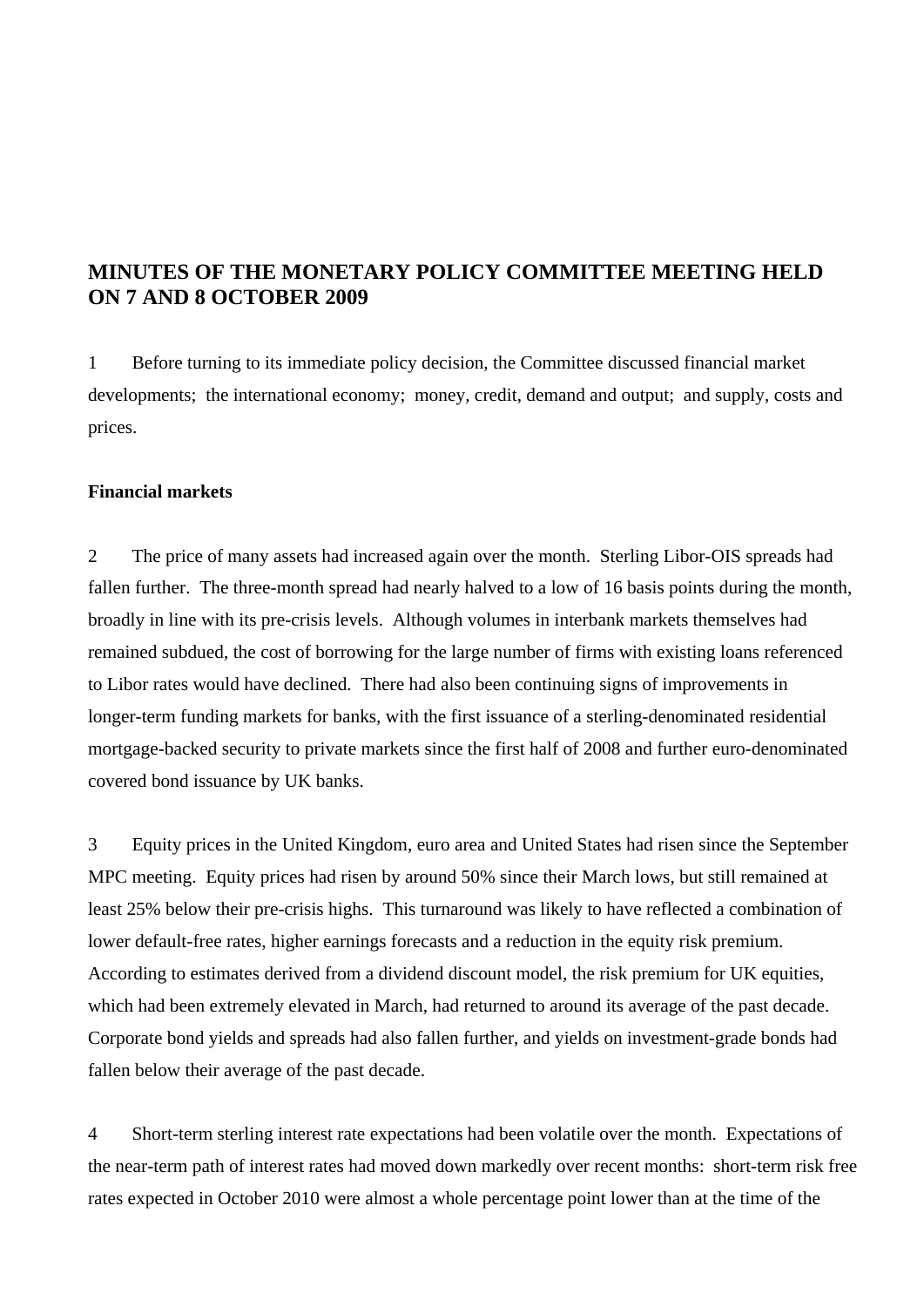August *Inflation Report*. Government bond yields had fallen in the United Kingdom and overseas over the month. Implied volatility in sterling interest rates remained elevated across the curve compared with the average of the past five years.

5 Sterling had fallen by nearly 5% over the month, and was around 6% below the starting level assumption for the August *Inflation Report* forecast. The decline in sterling had been roughly equal across currencies. Sterling interest rates had declined relative to overseas rates; that could explain some of the depreciation.

#### **The international economy**

6 The most recent data had been consistent with the trough in activity in advanced economies having passed and with growth in Asia remaining buoyant. It was likely that the world economy would expand by more during the second half of 2009 than had previously been anticipated, although the level of world demand and trade remained weaker than a year ago.

7 In the United States, third quarter growth was likely to have been boosted by the car scrappage scheme, but other components of demand also appeared to be strengthening. New housing starts had risen by nearly 15% in the three months to August compared with the preceding three months. The Non-Manufacturing Index and manufacturing Purchasing Managers Index (PMI) for September were both consistent with positive growth, although non-farm payrolls had fallen by more in September than many commentators had expected.

8 Having contracted on the latest estimates by 0.2% in Q2, euro-area GDP was likely to have expanded a little in the third quarter, although growth was uneven across countries. The services sector business activity index for September had moved above 50, the threshold consistent with growth, and the manufacturing PMI had been just short of that level.

9 The recovery in Asia continued, underpinned by large fiscal stimuli, and rapid credit expansion in China and India. GDP growth in China appeared to have broadly returned to pre-crisis rates. Korean GDP had grown by 2.6% during the second quarter, driven by a pickup in consumption and investment. There were also signs of stronger domestic demand in other medium-sized Asian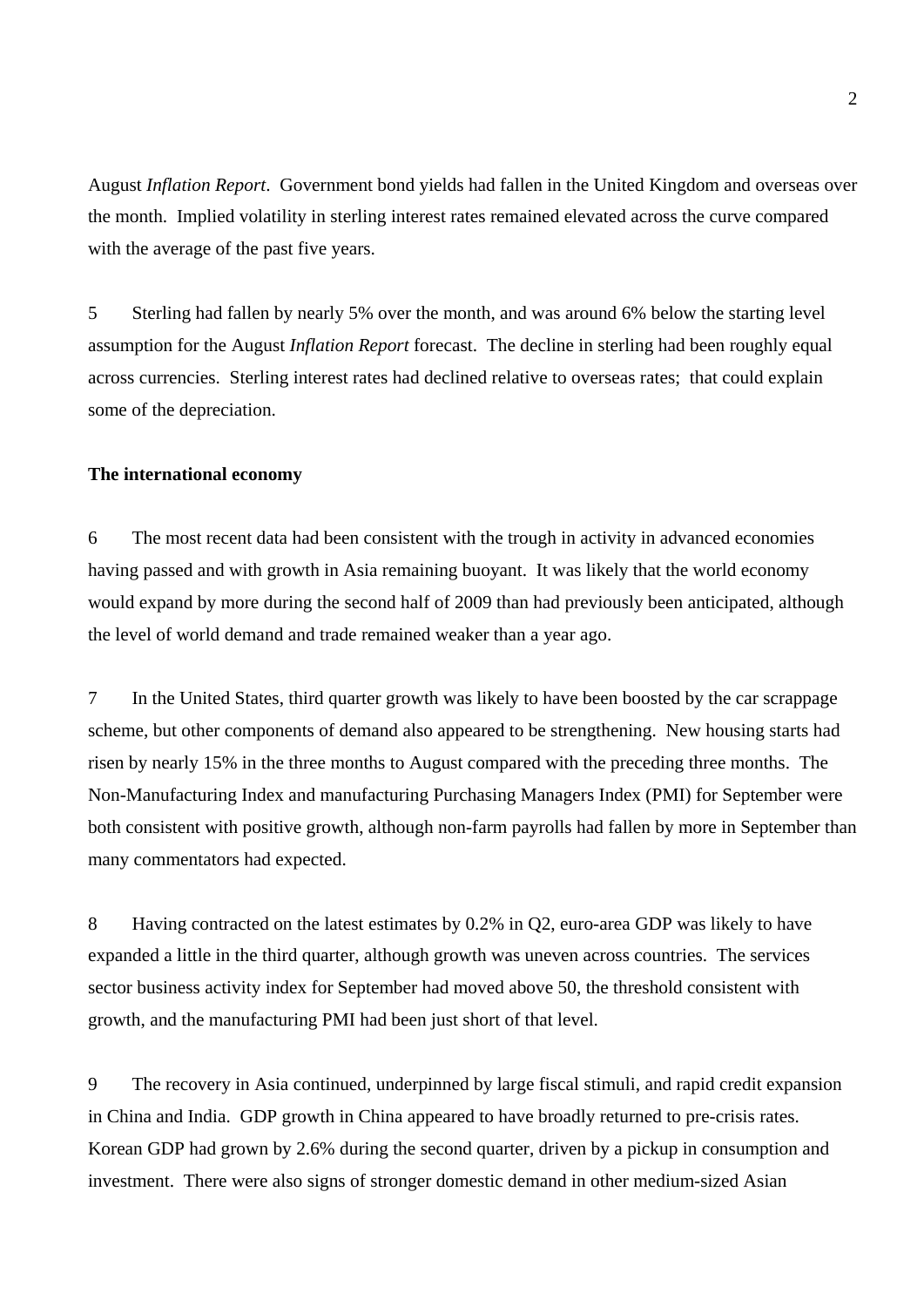economies. These sources of growth were consistent with some rebalancing towards domestic demand growth.

10 It was possible that positive spillovers from these developments would support a more general recovery in world demand just as negative spillovers had contributed to the sharpness and synchronicity of the slowdown during the final quarter of 2008. Nevertheless, some of the factors currently supporting activity were unlikely to be sustained, and the durability of the global recovery remained unclear. In the short term the expansionary effects of car scrappage schemes on spending in a number of countries would fade, and the boost to growth from a turnaround in the stock cycle would dissipate. Further out, prolonged tightness in credit supply as banks repaired their balance sheets might weigh on the growth of both demand and supply in the advanced economies. And even though rising domestic demand in Asia appeared to be supporting the recovery in the short term, there was a risk that global imbalances would re-emerge in the medium term.

#### **Money, credit, demand and output**

11 M4 growth, adjusted to exclude the money holdings of institutions that intermediate funds between banks, had been estimated to have grown by 3.9% on a three-month annualised basis in August, marginally less than in the previous month. Adjusted M4 growth was weak compared with its average of the past decade. Although the counterfactual was hard to identify, the strength of broad money growth relative to nominal GDP was consistent with there having been a boost to M4 growth from the asset purchase programme. The sectoral M4 data provided some evidence on the extent to which money, which had been created by the programme, had begun to flow through from institutional investors to the non-financial sector. The three-month annualised growth rate of non-financial companies' money holdings had picked up in recent months and the growth of households' M4 had also increased in August.

12 The latest data were consistent with a stabilisation of output around the middle of year. There had been a further small upward revision to second quarter growth, reducing the estimated decline in output to 0.6%. And despite the decline in industrial production in August, available evidence, including from surveys, pointed to some growth in the second half of the year.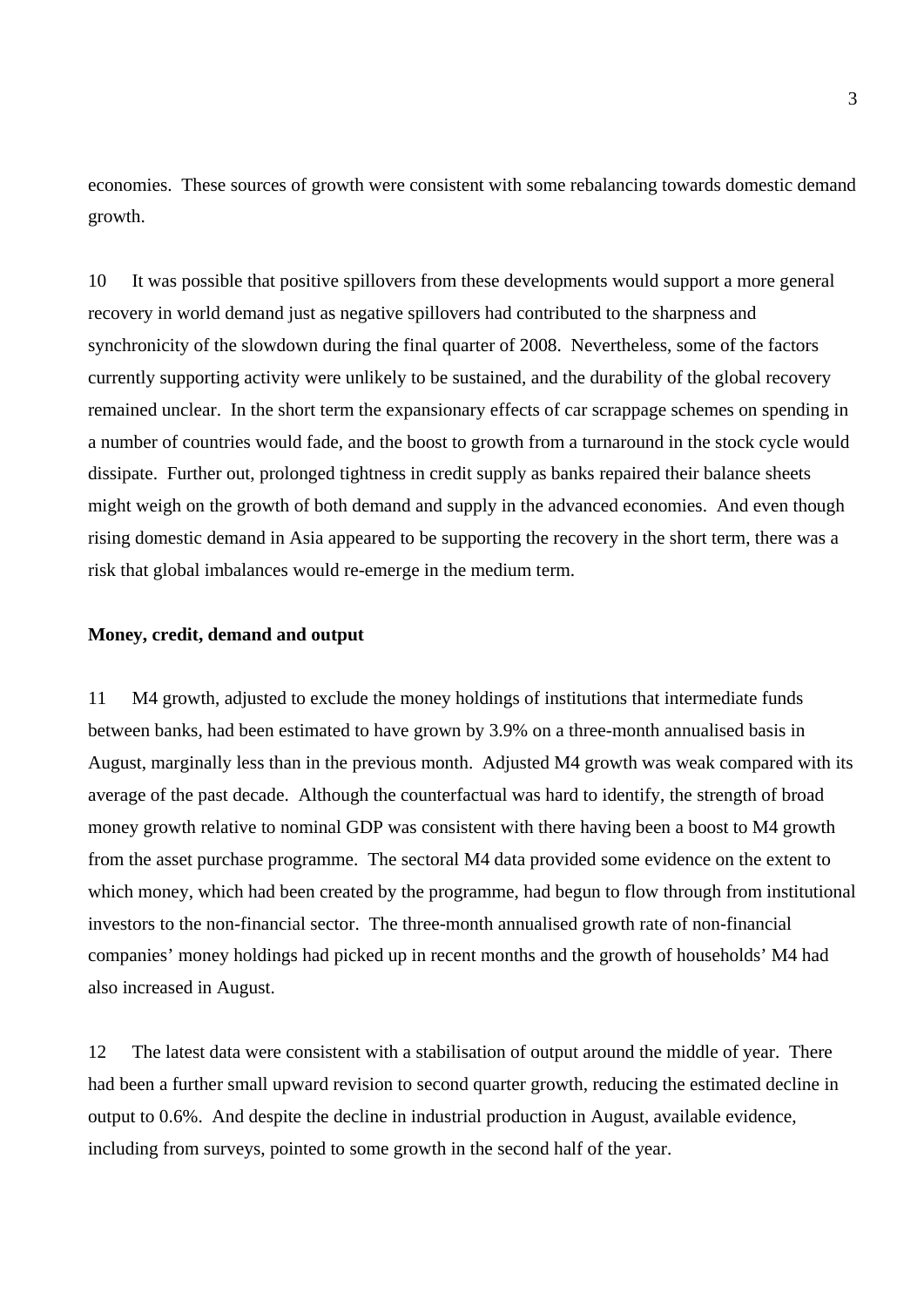13 Private sector final domestic demand had declined more sharply than output during the second quarter, and it was possible that consumption and investment would decline further during Q3. Notwithstanding the possibility of a rebalancing of activity towards net trade, the sustainability of any recovery in output depended importantly on the medium-term prospects for consumption and investment.

14 The level of consumption had already declined significantly. Prospects depended on the extent to which: consumption had adjusted to reductions in prospective income and higher taxes; stimulatory monetary policy was able to offset the drag from tight credit conditions; and, households desired to strengthen further their balance sheets in response to uncertain employment prospects and falls in financial wealth.

15 House prices had risen in recent months according to both the Halifax and Nationwide indices. A recovery in house prices would reduce the decline in the value of homeowners' assets which, combined with the pickup in consumer confidence, could imply a smaller increase in savings than the Committee had previously assumed. Housing market activity had picked up but remained subdued by historical standards, consistent with the view that a limited supply of houses for sale had been an important factor supporting recent house price rises.

16 Business investment had fallen by nearly 20% in the first half of 2009, a large fall by comparison with previous recessions. It was likely that some firms had reduced their desired capital stock in response to the downturn, and this could have been an important factor behind the weakness in investment. But it was also possible that a number of investment projects had been postponed during the first half of the year in response to heightened economic uncertainty and the sharp squeeze on the availability of credit. Some stabilisation in investment was possible given that confidence had strengthened and that larger, higher-rated companies had been able to access funding from capital markets.

17 The prospects for investment also depended on the availability of bank credit. Sterling lending to non-financial firms by banks remained weak. In part, this was likely to have reflected the decision by some companies to raise funds from capital markets to repay bank debt. There had been a small increase in sterling bank lending in August, but this had followed several months of repayments. There were some signs, including from the Bank's most recent credit conditions survey that the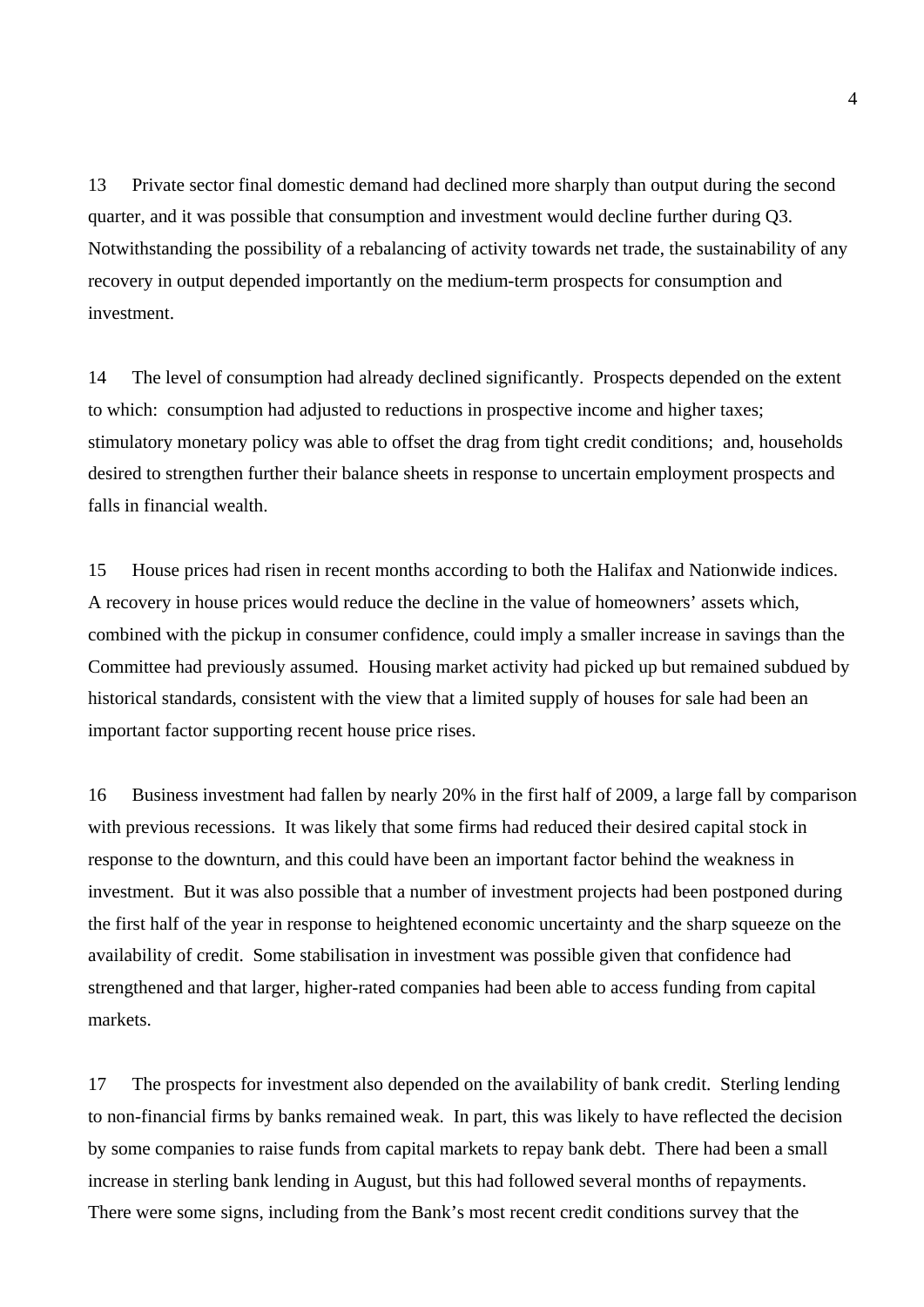availability of bank credit had begun to improve, and the terms on which it could be accessed were stabilising. Over a longer horizon, the availability of bank credit would depend on the ability of banks to complete the process of their own balance sheet adjustment. UK banks had raised nearly £50 billon of core tier 1 capital since the start of 2009, but it was likely that significantly more would be needed to meet future capital requirements and to guard against future losses. Set against that were some signs that loan losses were beginning to stabilise earlier than might have been anticipated: mortgage arrears had risen only slightly in the second quarter and there were tentative signs that commercial property values, collateral for a significant proportion of loans, had begun to stabilise.

#### **Supply, costs and prices**

18 CPI inflation had been 1.6% in August. In line with the pre-release arrangements, an advance estimate for CPI inflation of 1.1% in September had been provided to the Governor ahead of publication. Although only limited detail on the breakdown had been provided, it appeared that the 0.5 percentage point fall in inflation could be wholly accounted for by utility price increases from the previous summer dropping out of the twelve-month measure. The near-term inflation profile was still likely to be volatile, with base effects from movements in petrol prices a year earlier and the prospective reversal of the cut in VAT set to boost inflation over coming months.

19 In contrast to the volatility in observed current inflation, most available measures of inflation expectations had been stable over recent months, and generally at values which had previously been broadly consistent with future inflation being on target.

20 Whole economy earnings growth remained weak. According to the Average Earnings Index, in the three months to July regular pay had been 2.2% higher than the same period a year earlier. Settlements remained subdued too. A significant proportion of recent private sector pay settlements had been pay freezes or cuts.

21 According to the LFS measure, the number of people employed had declined by 217,000 in the three months to July, a smaller decline than in the previous non-overlapping three-month period. Employment had fallen by materially less relative to output than in previous post-war recessions. A similar pattern was evident in the euro area, though not in the United States.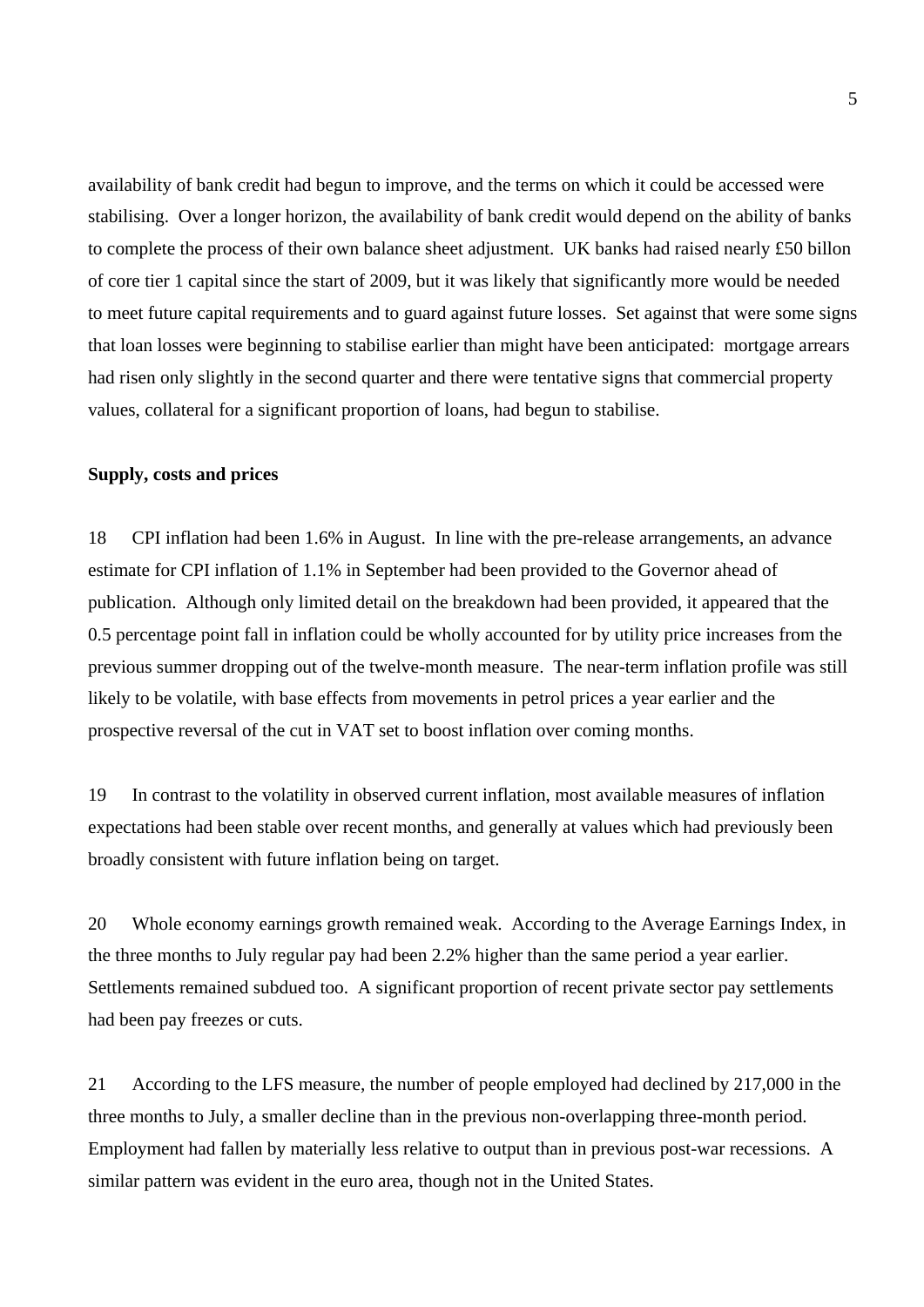22 There were a number of candidate explanations for the relatively muted fall in employment in the United Kingdom. One explanation was that company failures, which in the past had accounted for a significant proportion of redundancies, now appeared to be running at a lower rate relative to output than in previous recessions. The relatively muted rate of corporate liquidations could in turn be the result of the lower level of interest payments on this occasion, HMRC's Business Payment Support Service which facilitated the deferral of some tax payments, and an increased willingness by banks to show forbearance to companies struggling to service their loans. Another explanation was that real wages had been more flexible than in the past. This was consistent with the observation that the private labour share had behaved similarly in the current and early 1990s recessions, despite a significantly sharper fall in hourly productivity. Employers might also have chosen to retain employees on payroll, given the costs of replacing skilled or experienced staff, in the belief that the sharpness of the downturn in output would be temporary.

#### **The immediate policy decision**

23 The Committee reviewed the impact of the asset purchase programme on financial markets. The spread between gilt yields and OIS rates had fallen substantially since March. Over that period, there had been significant reductions in sterling Libor rates and sharp rises in a number of sterling asset prices, including those of equities and corporate bonds, and liquidity conditions in many financial markets were considerably improved compared with six months earlier. It was probable that the asset purchase programme had contributed to these developments, although it was unlikely to have been the only factor. Earlier cuts in Bank Rate, official sector intervention to stabilise the banking system, improvements in the global economy and the recovery in confidence since the panic of autumn 2008 had also probably played a part. The rate of adjusted M4 growth relative to nominal GDP was consistent too with money growth having been boosted by the asset purchase programme, although monetary data were volatile and not straightforward to interpret. Overall, the evidence suggested that the effect on asset prices had been of the type that the Committee had anticipated when it launched the programme and had been substantial.

24 Developments over the month had generally been positive. Internationally, data were consistent with a continuing recovery in global activity. Domestically, the combination of the latest official data and the most recent surveys suggested that the level of output in the third quarter was likely be close to the central projection in the August *Inflation Report*. Asset price developments, including the rises in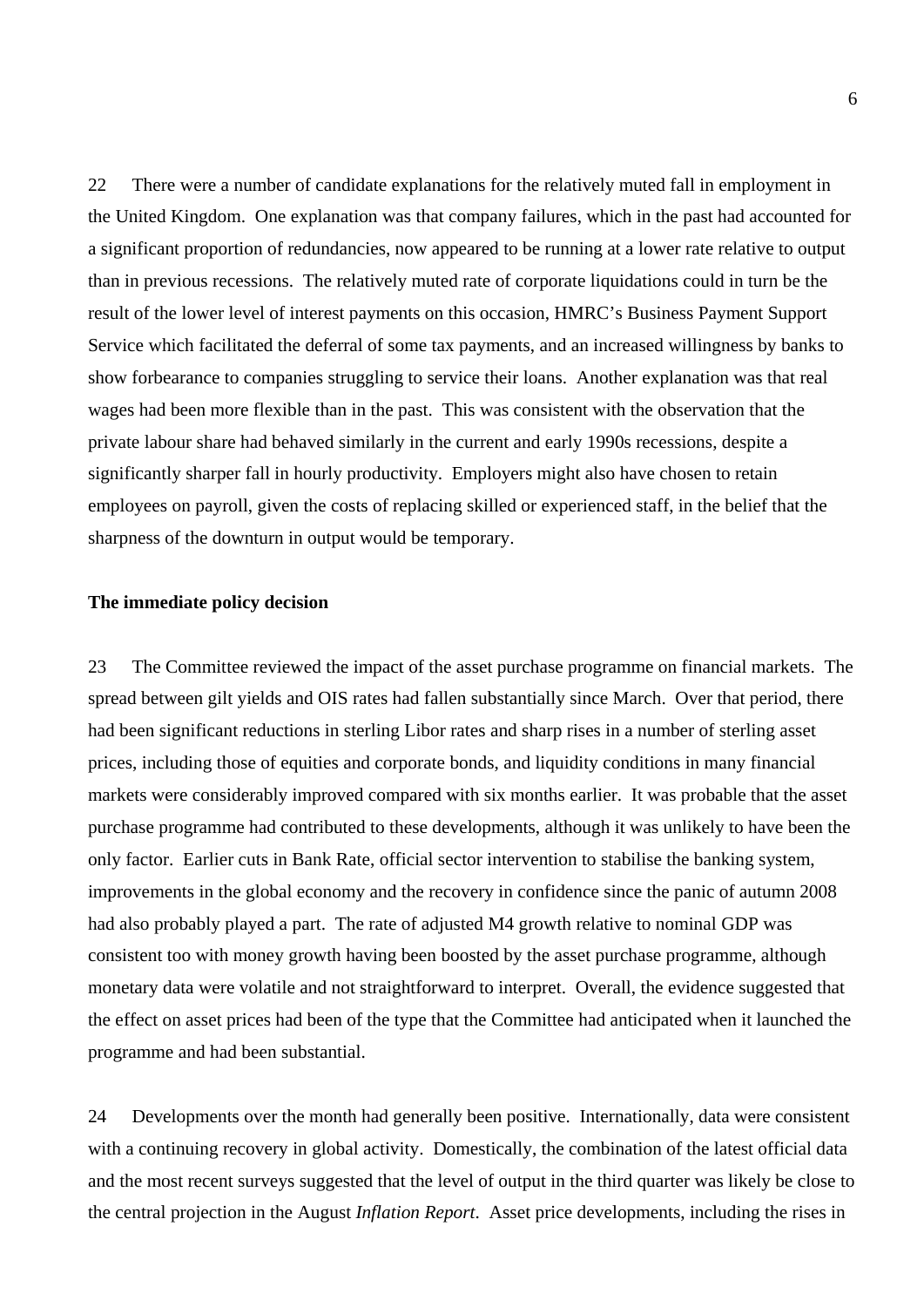equity prices and declines in short-term interest rates and the sterling exchange rate would provide a boost to output further out.

25 Near-term inflation was likely to remain volatile. Pre-release data indicated that CPI inflation had fallen significantly in September. But it was likely to pick up in coming months as base effects from movements in petrol prices a year earlier fed through and in response to the prospective reversal of the cut in VAT. Nevertheless, the medium-term outlook for inflation, which was critical for setting policy, would be largely unaffected by these short-term developments so long as inflation expectations remained anchored. Surveys and market-based indicators gave little indication to the contrary.

26 Key factors influencing the medium-term outlook included the prospects for balance sheet adjustment by banks, the public and non-bank private sectors and, internationally, the prospects for a rebalancing of global demand. Although recent developments, including the news from Asian economies, provided grounds for greater optimism about the prospects for a global recovery, its durability was questionable if surplus countries were unable to sustain the substantial growth of domestic demand that would be necessary to offset subdued US consumer spending.

27 The most recent developments in relation to UK banks' funding and capital needs had been positive, but they were of limited significance relative to the scale of adjustment to balance sheets that was needed. Moreover, notwithstanding recent trends, the possibility of future adverse news in relation to losses could not be discounted.

28 Corporate credit remained hard to access, although there was some evidence that credit conditions had recently eased. That could provide a boost to investment if projects that had been put on hold earlier in the year were started. But any pickup would be dampened to the extent there was a significant excess capital stock.

29 In relation to consumption, the key medium-term uncertainty remained by how much desired savings would increase. At face value, the resilience of employment relative to output so far in this recession was encouraging for the prospects for household spending. A smaller reduction in employment during the downturn could attenuate any increase in precautionary saving, thus supporting demand. But it was possible that the factors currently supporting employment – relative to output – would prove to be temporary, and that employment would eventually decrease in line with the lower